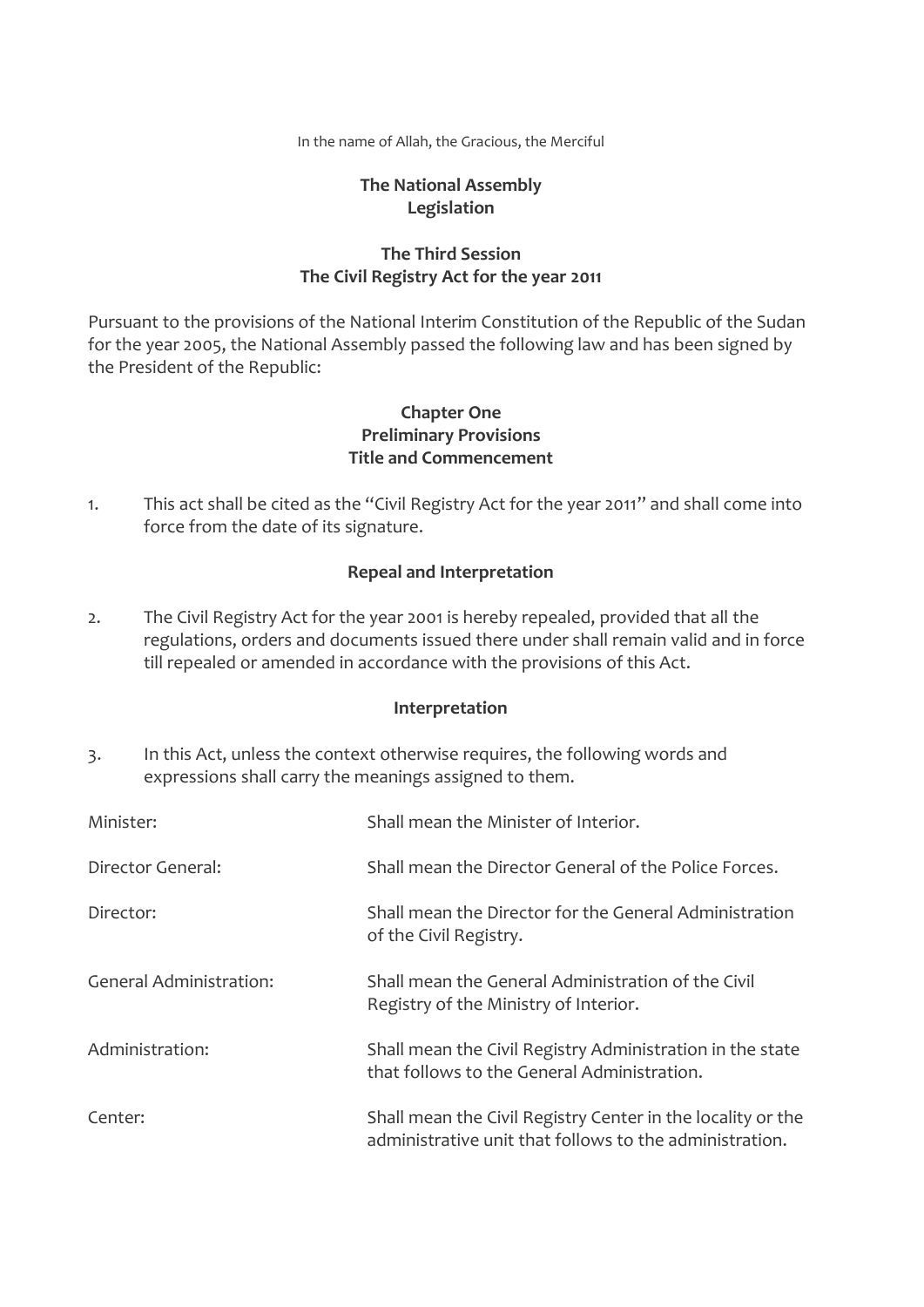| Registrar:                       |                                                                                                                             | Shall mean the police officer in-charge of the activities of<br>the registration in accordance with the provisions of this<br>Act.                                                      |
|----------------------------------|-----------------------------------------------------------------------------------------------------------------------------|-----------------------------------------------------------------------------------------------------------------------------------------------------------------------------------------|
|                                  | Civil Registry Data or Information:                                                                                         | Shall mean the figures, letters and codes and all that can<br>be electronically or digitally stored, processed,<br>generated, produced and transferred.                                 |
|                                  | Civil Registry Information System:                                                                                          | Shall mean the group of programs, tools and<br>equipments for producing, storing and processing of<br>information or data and its administration.                                       |
| Notice:                          |                                                                                                                             | Shall mean the written document issued by the health<br>authorities or the person authorized under the<br>provisions of article (23) on the occurrence of a birth or<br>death incident. |
| Incident:                        |                                                                                                                             | Shall mean any incident of civil status including a birth,<br>marriage, divorce, death or residence incident and the<br>ramification thereof.                                           |
| <b>Identification Documents:</b> |                                                                                                                             | Shall mean the identity card, civil registry certificate or<br>any other document issued by the Civil Registry.                                                                         |
| Permanent Residence:             |                                                                                                                             | Shall mean the normal place of residence for the person<br>and shall include the place that the person normally<br>returns to after a temporary stay abroad.                            |
| Mission:                         |                                                                                                                             | Shall mean the Diplomatic Mission or the Sudanese<br>Consulate abroad which includes the office of the<br>interests' care.                                                              |
| Paterfamilias:                   |                                                                                                                             | Shall mean:                                                                                                                                                                             |
| a)                               | The husband for the wife, even though there are many wives.                                                                 |                                                                                                                                                                                         |
| b)                               | The father for the unmarried sons.                                                                                          |                                                                                                                                                                                         |
| $\mathsf{c})$                    | The person designated by the court in the event of the death of the husband<br>or the father, if the situation so required. |                                                                                                                                                                                         |
| <b>National Number:</b>          |                                                                                                                             | Shall mean the number that is given to the citizen at the<br>time of his registration in the Civil Registry, which is a<br>unique and unrepeatable number.                              |
| Civil Registry:                  |                                                                                                                             | Shall mean the paper or automated record stored on the                                                                                                                                  |

computer and its electronic or magnetic peripherals or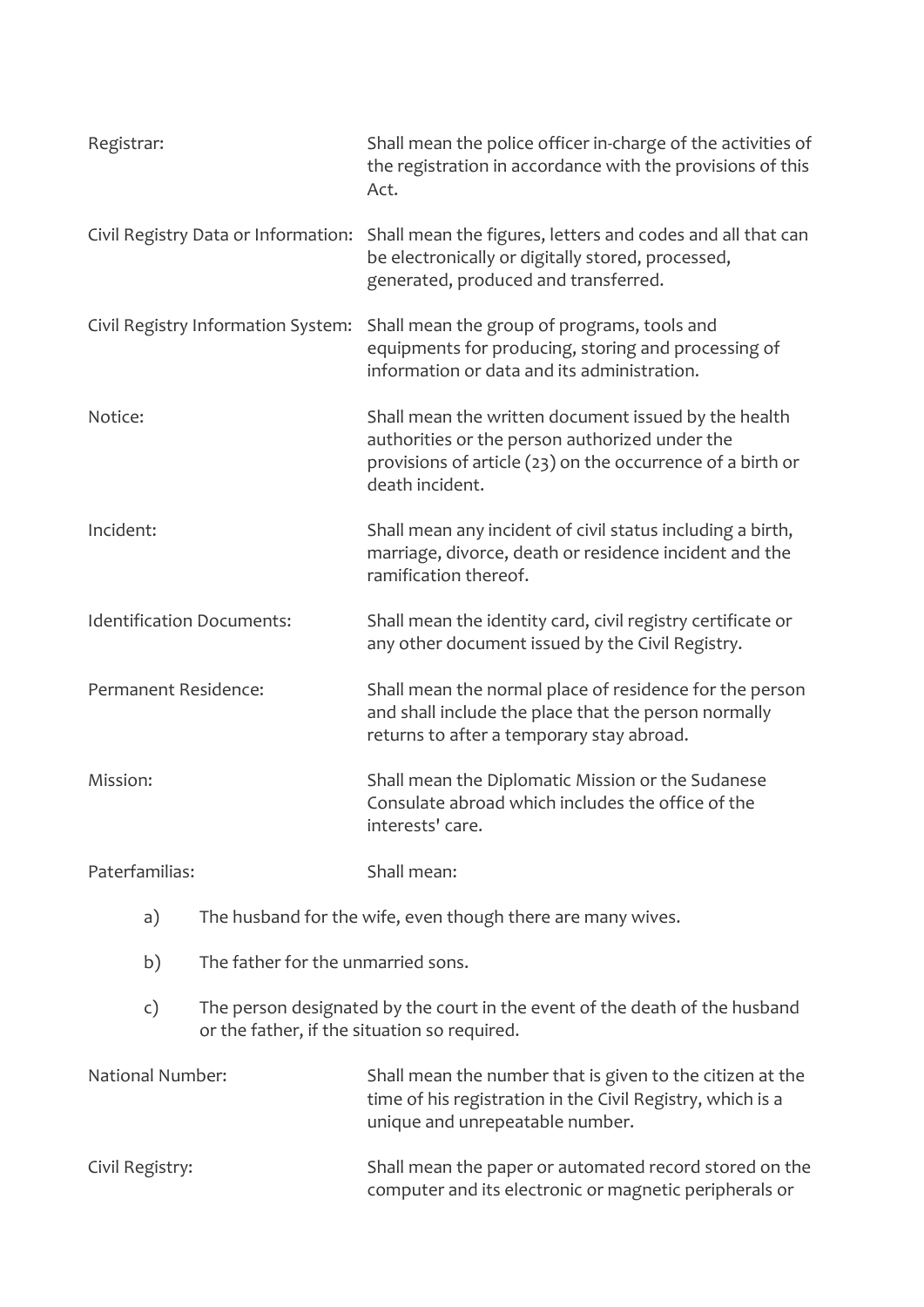|          | any other mean, which include the incidents of the civil |
|----------|----------------------------------------------------------|
|          | status for any Sudanese national.                        |
| Records: | Shall mean the paper or automated records stored on      |
|          | the computer and its electronic or magnetic peripherals  |
|          | or any other mean in which the incidents of the civil    |
|          | status are recorded.                                     |
|          |                                                          |
|          |                                                          |

Civil Registry Certificate: Shall mean the certificate given to the individual after the completion of his registration in the Civil Registry.

# **Objectives of the Civil Registry**

- 4. The Civil Registry is a national system aims for the realization of the following objectives:
	- a) Controlling the Sudanese Identity, preventing encroachment thereon and the guaranteeing the rights of the individuals.
	- b) Providing the competent apparatuses in the state with the statistical data in order to be utilized in devising the development plans at the national and state levels in the economic, political, social, security fields and others.
	- C) Establishing a central database of information provided that it includes information about the person at work, during movement and activity and any other fields.
	- D) Providing the competent authorities with the information with regard to the movement of the community, internal and external migration and other data relating thereto.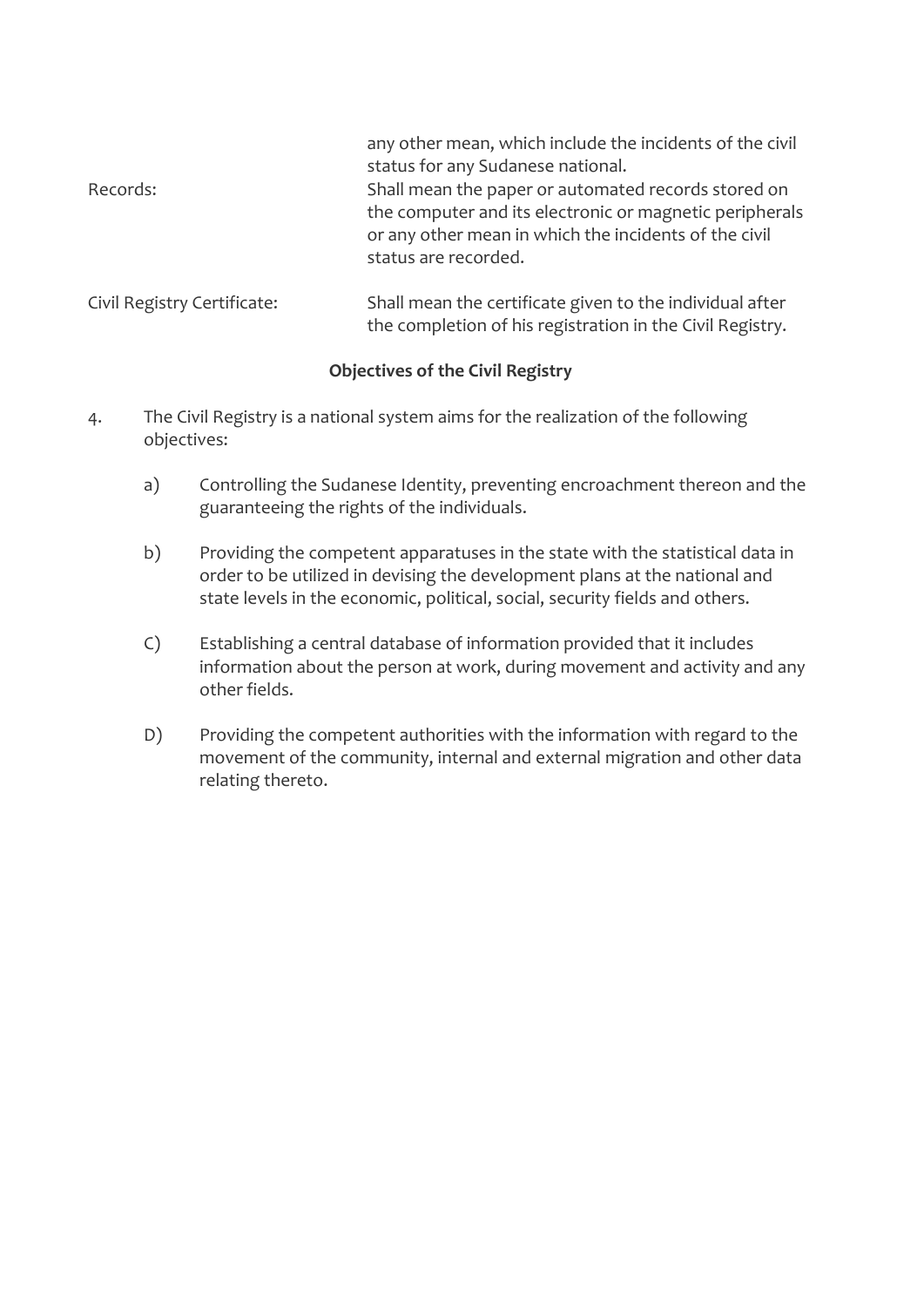## **Chapter Two Responsibilities of the Organs of the Civil Registry Responsibilities of the General Administration**

- 5/1 The General Administration is responsible for all the activities of the Civil Registry in accordance with the provisions of this act and the regulations issued there under and without prejudice to the generality of the aforesaid, it is responsible for the following:
	- a) Preparation of the forms, records and identification documents relating to the activities of the Civil Registry within the state and abroad.
	- b) Establishment of coordination mechanisms with the competent organs for registering the vital incidents.
	- c) Setting up of bases and controls for regulating the work of the administrations and its development.
	- d) Issuance of the Civil Registry certificates in accordance with the data recorded in the records, in coordination with the competent authorities.
	- e) Issuance of the identification documents.
	- f) Issuance of the national numbers to all the registered Sudanese in the Civil Registry.
	- g) Issuance of the foreign numbers to the aliens residing in the country.
	- h) Following up the implementation of the conventions and contracts with the concerned states, international and regional organizations in the field of civil registry to which Sudan is a party, in coordination with the competent authorities.
	- i) Any other responsibilities the Minister may entrust thereto.
- 5/2 The General Administration may entrust the civil registry administrations and centers with the authority to practice any of its responsibilities contained in item (1), each in the field of its competency.

## **Establishment of Administrations and Centers**

 $6/1$  A civil registry shall be established in each state of the states of the Sudan in accordance with a decision to be issued by the Director to undertake the activities of the Civil Registry in the concerned state.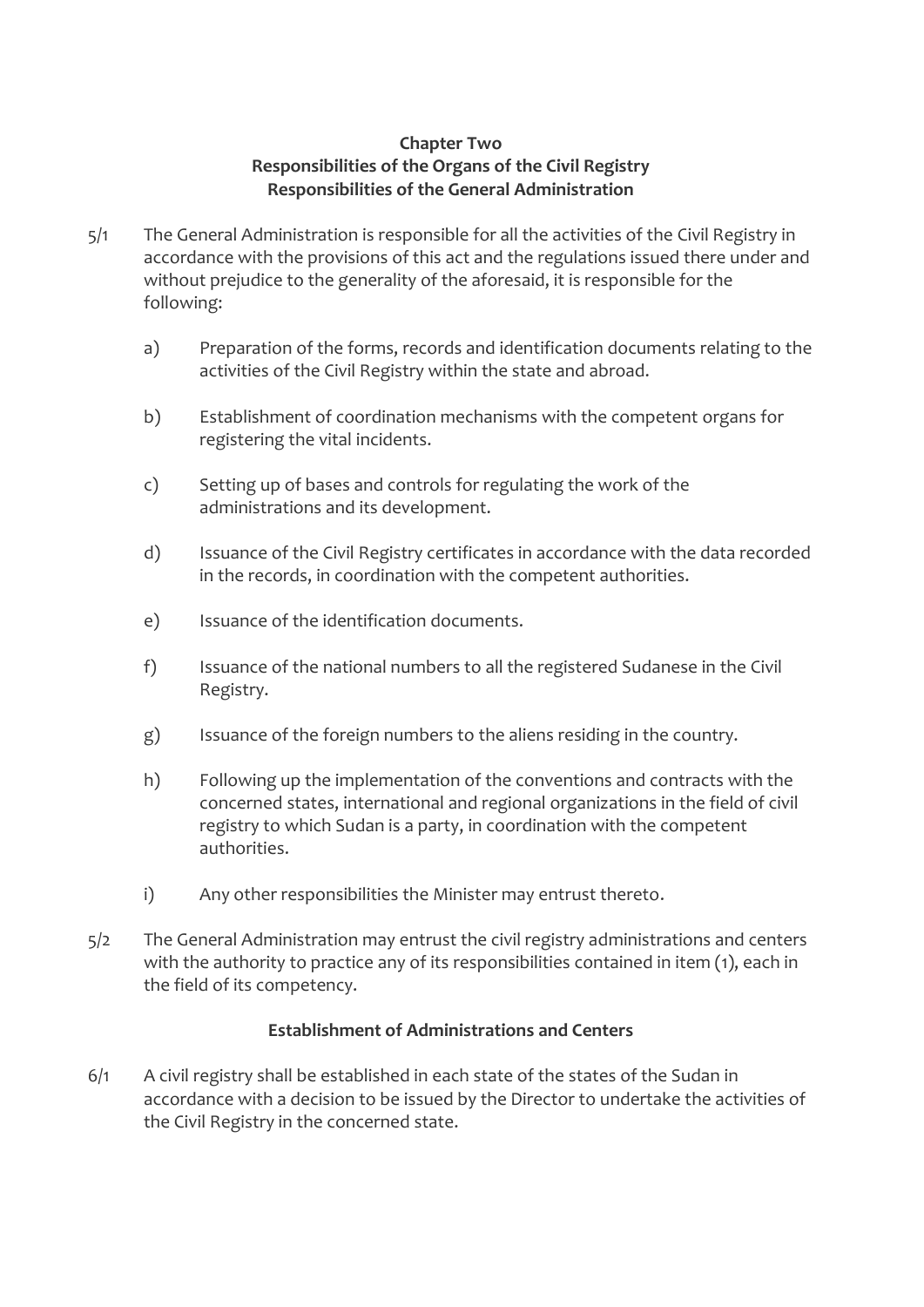6/2 With a decision from the Director, civil registry centers shall be established at the various levels in the localities and administrative units in coordination with the concerned governance levels.

## **Appointment of Directors of Administrations, Head of Centers and Registrars**

7. The Director shall appoint the directors of administrations, head of centers and registrars from among the experienced and highly competent and professional officers working in the General Administration.

## **Tasks and Functions of the Registrar**

- 8.1 The Registrar shall assume the activities of the Civil Registry that falls within the area of his jurisdiction.
- 8.2 In addition to any other tasks provided for in any other law, the Registrar shall have the following functions:
	- a) Registration of the incidents of the civil status in the incidents records, the civil registry and other records as per the details contained in the regulations.
	- b) Issuance of the identification documents and civil registration certificates in accordance with the provisions of this act.
	- c) Issuance of the birth and death certificates.
	- d) Any other responsibilities the Director of Administration or Head of center may assign thereon him, as appropriate.

## **Contestation of Decisions**

- 9.1 Decisions of the Registrar shall be appealed in front of the head of the center within two weeks from the issue date of the decision.
- 9.2 Exception for the decision issued relating to the national number, contestation of the decision of the head of the center shall be submitted to the appeal committee formed under the chairmanship of the Director of Administration and membership of any two persons selected by the Director based on recommendations from the Director of Administration within two weeks from the issue date of the decision. The decision of the committee shall be final.
- 9.3 The aggrieved from the decision issued in relation to the national number may submit his appeal to the Director or the Director General or the Minister, as appropriate, through the Director of Administration within two weeks from the issue date of the decision. The decision of the Minister shall be final.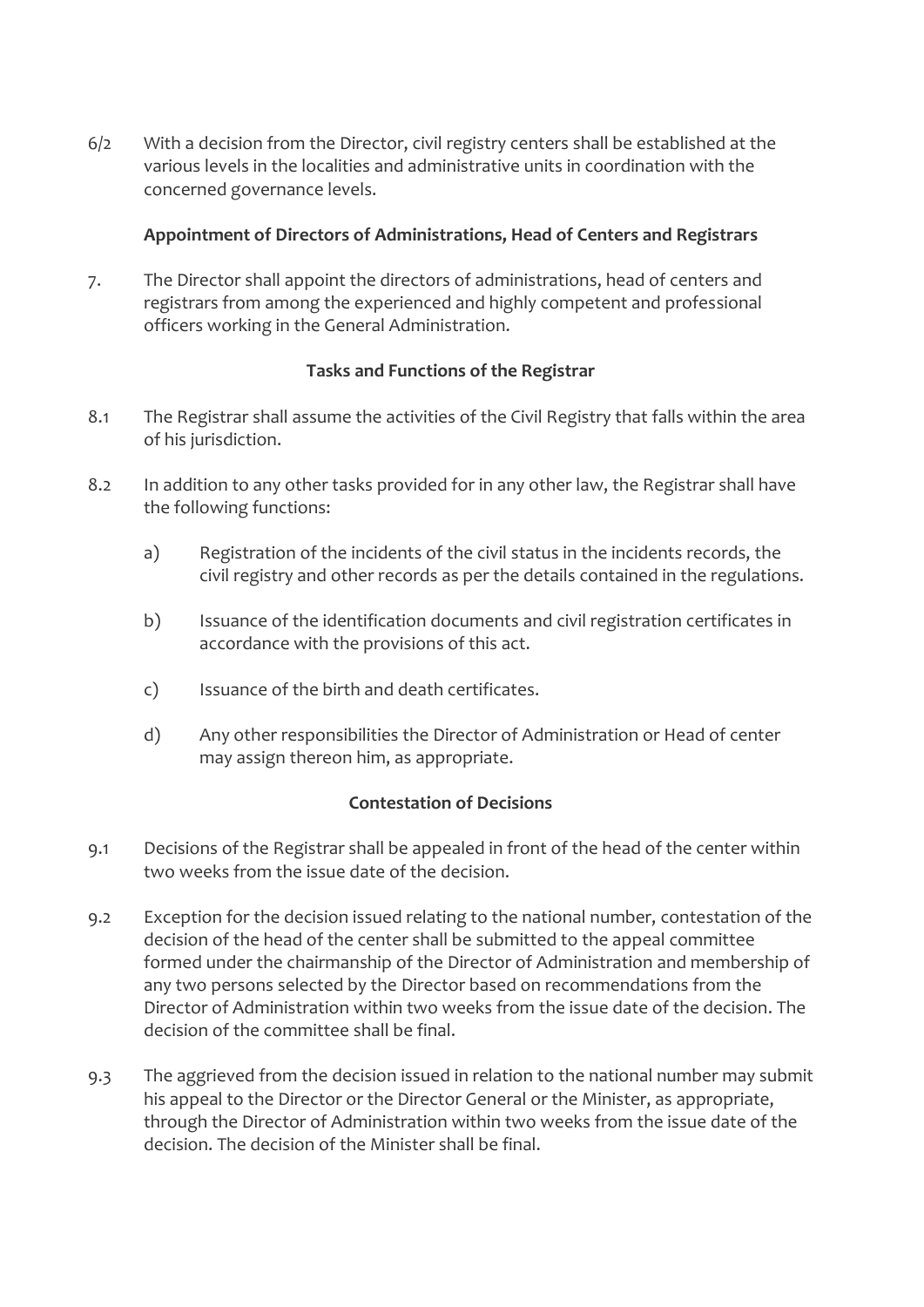- 9.4 Notwithstanding the above mentioned, contestation of the decision of the committee referred to in item (2) and the decision of the Minister shall be submitted to the competent authorities concerned with the review of the administrative appeals.
- 9.5 If no decision has been taken on the appeal at any stage within two weeks from the submission date of the application, the appeal shall be considered rejected.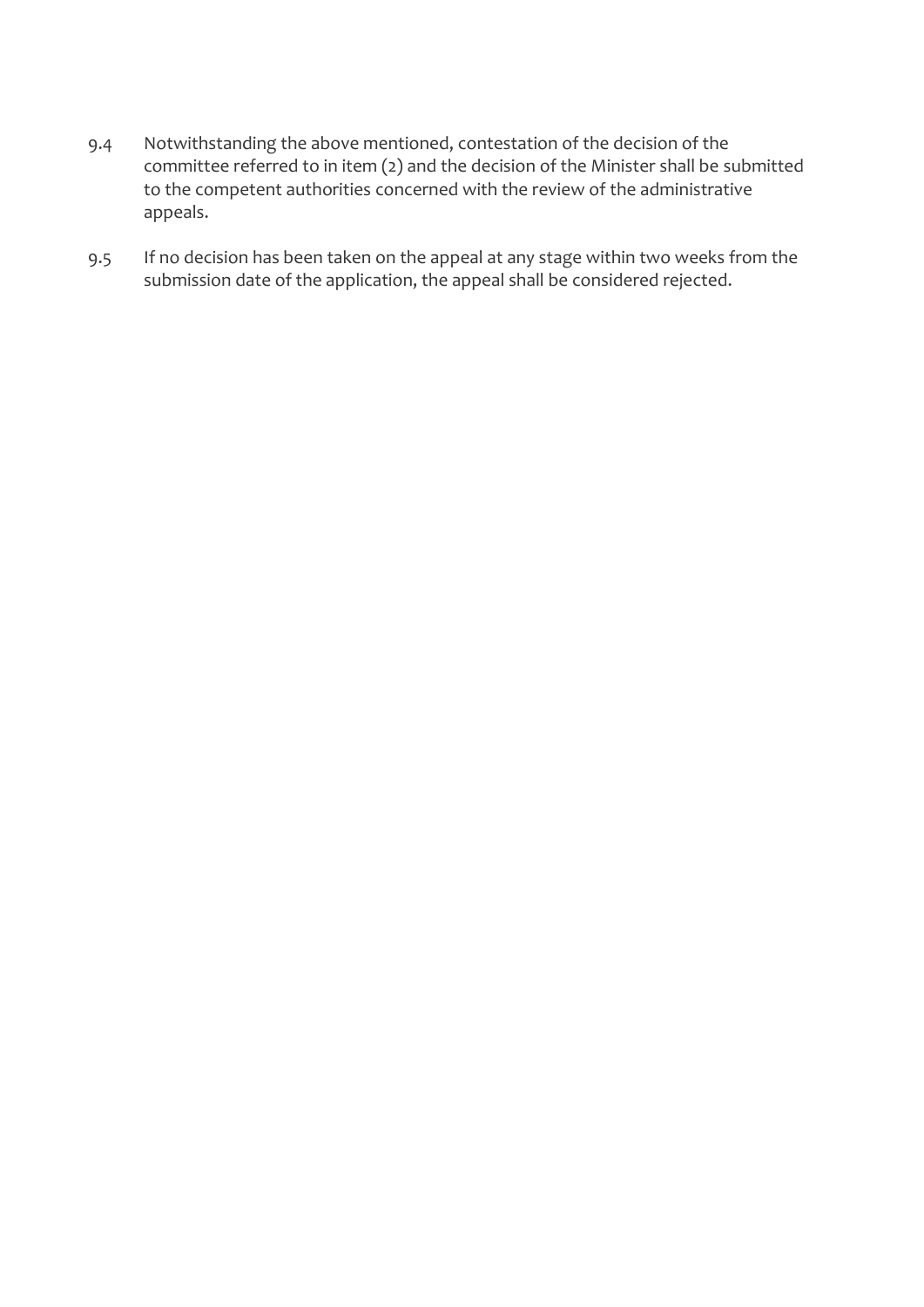## **Chapter Three Records Establishment of a Civil Registry**

- 10.1 A central civil registry is to be opened at the national level in which the incidents of the civil status shall be recorded for all the Sudanese within the Sudan and abroad, each in the area of his jurisdiction.
- 10.2 Each citizen shall register himself in the civil registry center in which area of its jurisdiction he permanently resides and he may not register himself or any of the members of his family in any other center.
- 10.3 The paterfamilias must inform the civil registry center, in which area of its jurisdiction he lives, of any vital incident including birth, marriage, divorce and death incident that may have occurred in the family and of any changes occurred in the information of any of the members of the family in order to be amended by adding or deleting, as appropriate and as prescribed in the regulations.
- 10.4 Every paterfamilias whose place of permanent residence has been transferred outside the area of jurisdiction of the civil registry, in which he has registered, must submit within thirty days from the date of his new residence, a registration transfer application to the center he has resided in the area of its jurisdiction.

## **Record of Incidents occurring abroad and Registration Procedures**

- 11.1 The head of the mission must open an incident record where the civil status information for the Sudanese living abroad shall be recorded in the manner that has been detailed in the regulations.
- 11.2 Each incident occurring to a Sudanese abroad shall be considered correct if the incident has fulfilled the prescribed procedures in accordance with the provisions of the laws of that country provided that they are not in contradiction with the provisions of the laws in force in the Sudan. The paterfamilias must submit the supporting documents to the head of the mission in that country within thirty days from the date of registration of the incident. In the event that there is no mission in the country in which the incident has taken place, the paterfamilias must send copy of the supporting documents of the incident to the Director by registered mail within thirty days from the date of the incident.
- 11.3 If the incident occurred abroad has taken more than the period prescribed in item (2), it shall not be registered except with the approval of the Director General.

## **Specimen of the Records and Documents**

12.1 No specimen, forms or contents of the records and documents may be used other than those prepared by the General Administration.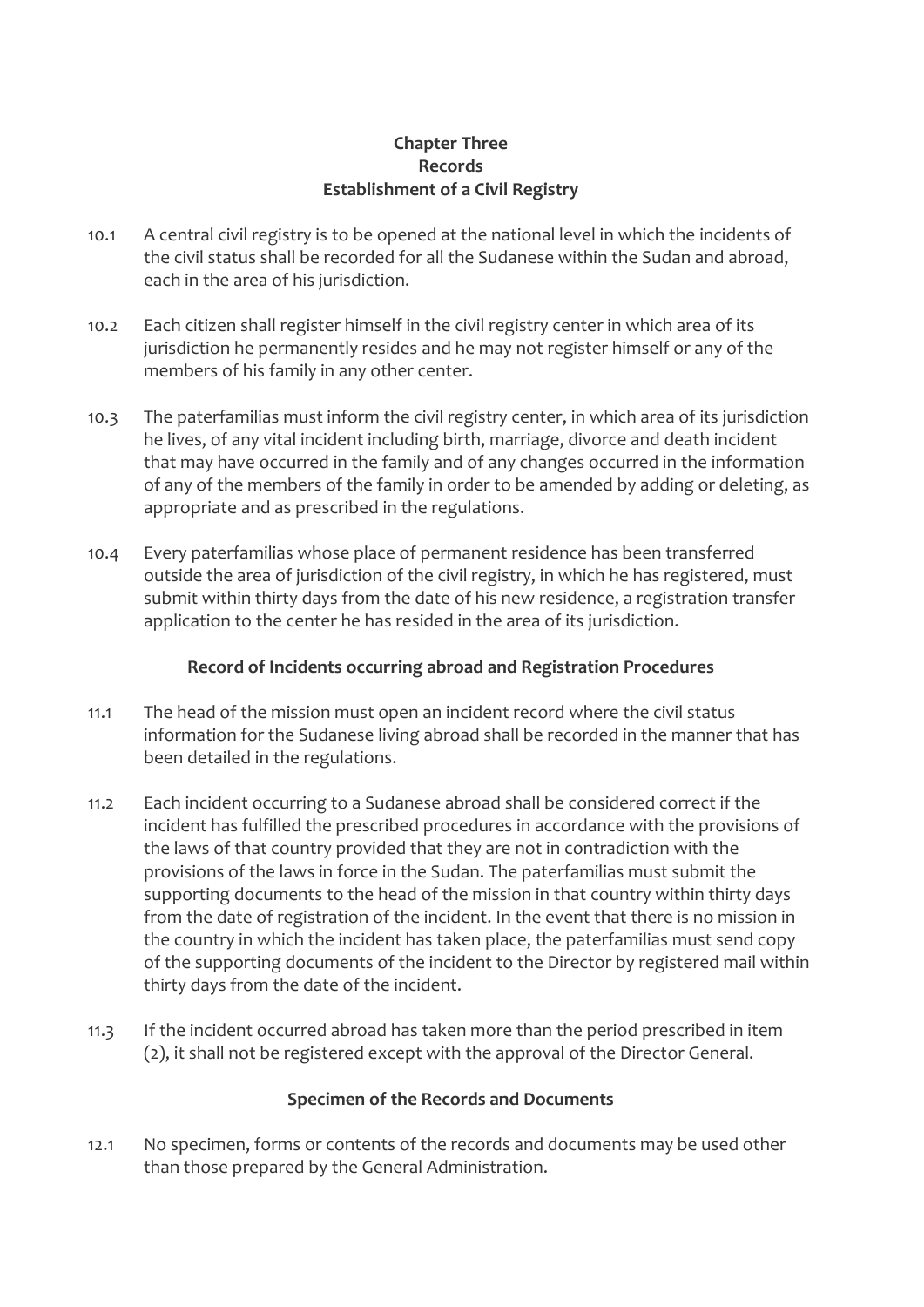12.2 The regulations will determine the specimen, forms and contents of the records and documents.

## **Registration in the Records**

- 13.1 No information shall be registered in the Civil Registry except those registered in the registry of incidents in a legally valid manner.
- 13.2 No words shall be added in the margins of the records or documents.
- 13.3 The date must be written in both figures and words.
- 13.4 Any person working in the Civil Registry must not register any incident or make any amendments in his identification documents or in the identification documents of any of the members of his family except with the approval of the Director or Director of Administration, as appropriate.

## **Transfer of Records**

- 14.1 Notwithstanding the provisions of any other law, records shall not be moved from their locations and shall not be accessed by individuals for any reason, however if necessary, inspection of the records shall be carried out in their locations.
- 14.2 Without prejudice to the provisions of item (1), Courts, Prosecutions or any other competent authorities can receive, upon request, a copy of the required records after being approved from the Director of Administration.

## **Maintenance of Records**

- 15.1 The civil records must be maintained in a safe custody so as not to be exposed to spoilage. They must be maintained and reproduced in hard copies and electronic form, when necessary, in the manner specified in the regulations.
- 15.2 If the civil records are lost or damaged, totally or in part, and the original copies are maintained in sound status, these records must be renovated based on the original documents by an order issued by the Director. In case of doubt in the authenticity and soundness of these records, new records shall be established by a committee to be formed by the Director General who shall also determine its responsibilities and powers.

## **Access to the Data and Information**

16.1 The General Administration must provide the organs in the state with the necessary data and information for developmental planning purposes or for any other purposes, as specified in the regulations.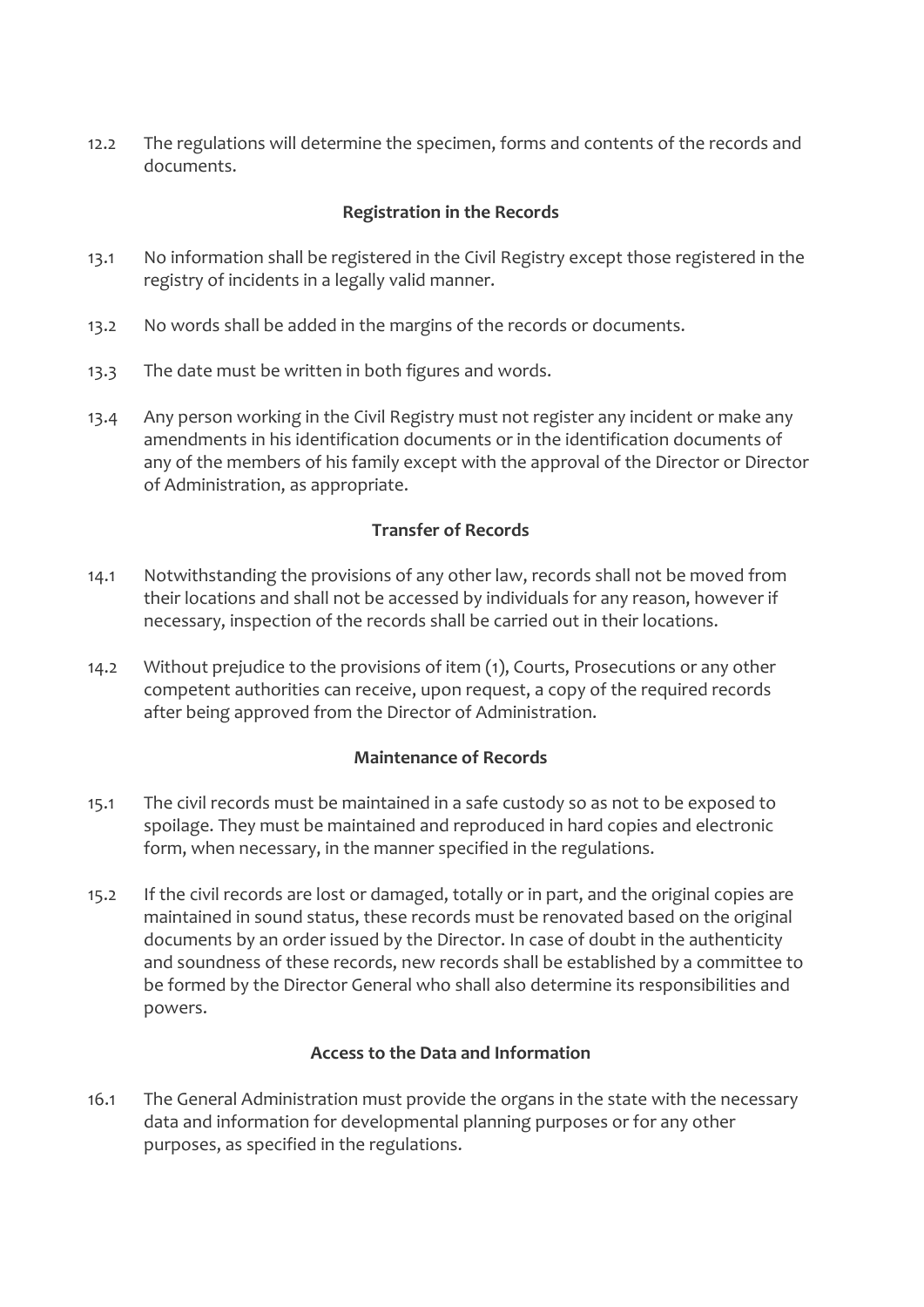- 16.2 Notwithstanding what contained in item (1), no body has the right to request access to the personal data or information of any person in the Civil Registry except in accordance with the provisions of the law.
- 16.3 Anyone who had access to the data and information contained in item (1), must not use the accessed data and information for purposes other than the specified and approved purposes.

## **Access to the Documents**

- 17.1 Every one shall have the right to demand any identification document or civil registration certificate or an official copy of his records or records pertaining to any of the members of his family after payment of the prescribed fee. Those who have legal authorization to do so shall also enjoy this right.
- 17.2 The Minister may exempt any person from the prescribed fee, if necessary.

#### **Provision of information to the General Administration**

- 18.1 All authorities concerned with the activities of the Civil Registry must provide the General Administration, upon request, with any data or information necessary for the realization of its objectives.
- 18.2 Without prejudice to the generality of the aforesaid, all authorities concerned with the registration of the incidents of civil status at the various governance levels must provide the General Administration with copies of the records, information and incidents of birth, death, marriage and divorce registered with them within one month from the date of its registration for the purposes of establishment of a database and issuance of certificates and identification documents.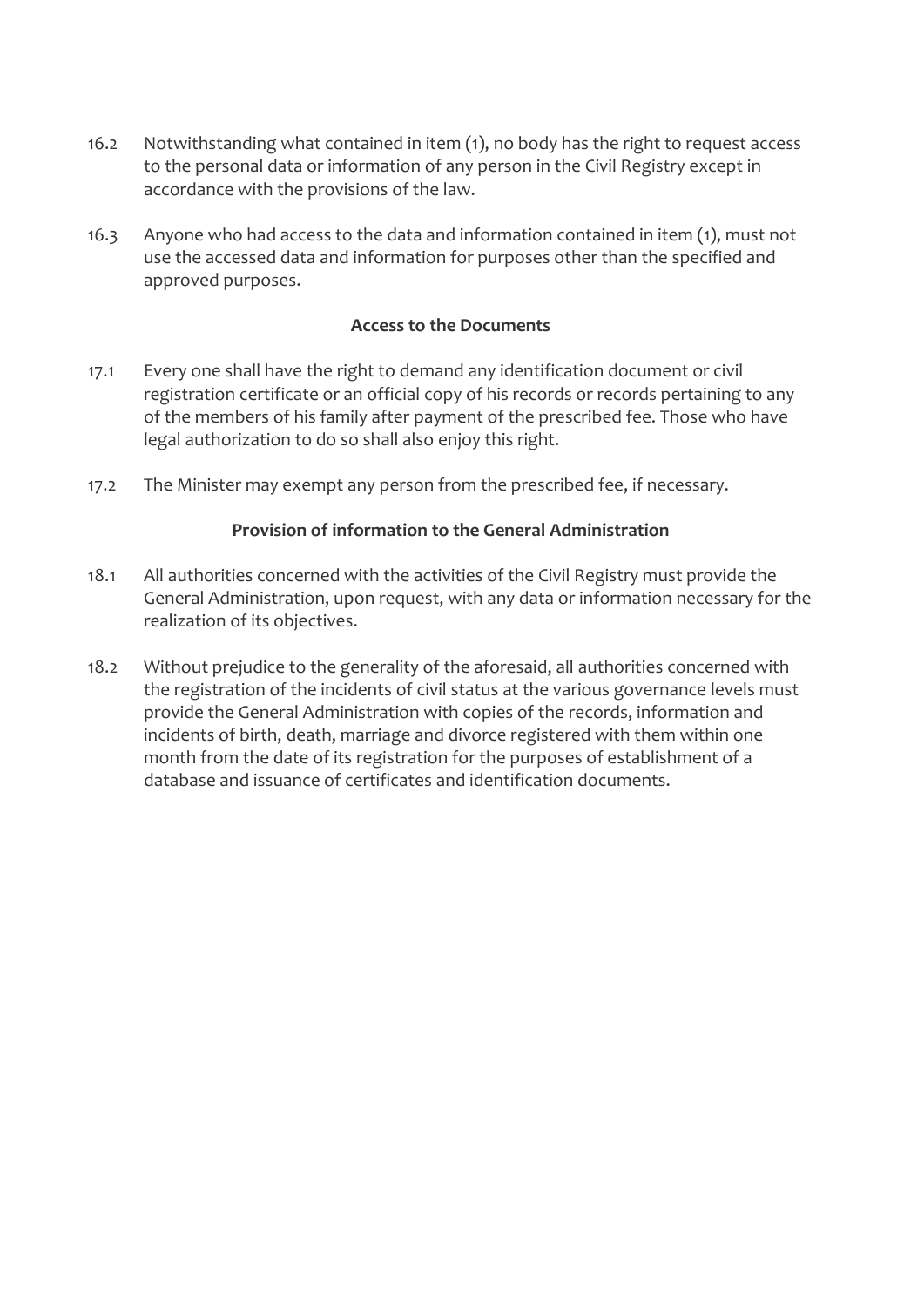## **Chapter Four Registration of Incidents of Birth, Death, Marriage and Divorce Receiving of Notices in Locations Lacking Regular Medical Services**

19. The Head of the Center may, in consultation with the Registrar, authorize any person, official or popular authority to receive notices on incidents of birth and death in the areas lacking regular medical services and to issue notices thereon, as specified in the regulations.

## **Registration Procedures of Incidents of Birth**

- 20.1 The health Institutions and other health facilities where the incident of birth has occurred must send a copy of the birth notice to the Registrar who the incident of birth falls in the area of his jurisdiction within fifteen days from the date of the birth.
- 20.2 The person or body authorized in accordance with the provisions of article (19), must receive the notices on the incidents of birth that fall in the areas of his jurisdiction for the persons who lack regular medical services on the sample specified and send a copy of it to the concerned registrar, as specified in the regulations.
- 20.3 The persons authorized to notify the birth incidence must notify the registrar about any incidents occurring in the area of his jurisdiction within thirty days from the date of the birth incident. The Minister may, by a decision from him, increase this period in some areas, if necessary.
- 20.4 The concerned registrar must, after receiving information of the birth incident from the notification authorized person, shall register the incident in the registry of the birth incidents and other records after verification of the authenticity of the information submitted, as specified in the regulations.
- 20.5 If the time span for the incident of birth did not exceed one year, the registration shall be made after investigation to be carried out by the concerned registrar, however the registration shall not be made if the time span exceeded one year except with the approval of the Director General.

## **The Persons authorized to notify the Incidents of Birth**

- 21.1 Subject to the provisions of article (18) of this act, the persons authorized to notify the incidents of birth are:
	- a) The health institution in which the birth occurred.
	- b) The midwife who conducted the birth process.
	- c) The father if he was present at the time of the birth.
	- d) The mother if her health situation does not prevent her from notifying the birth personally or in writing.
	- e) Any adult person who resides in the same house with the mother at the time of the birth.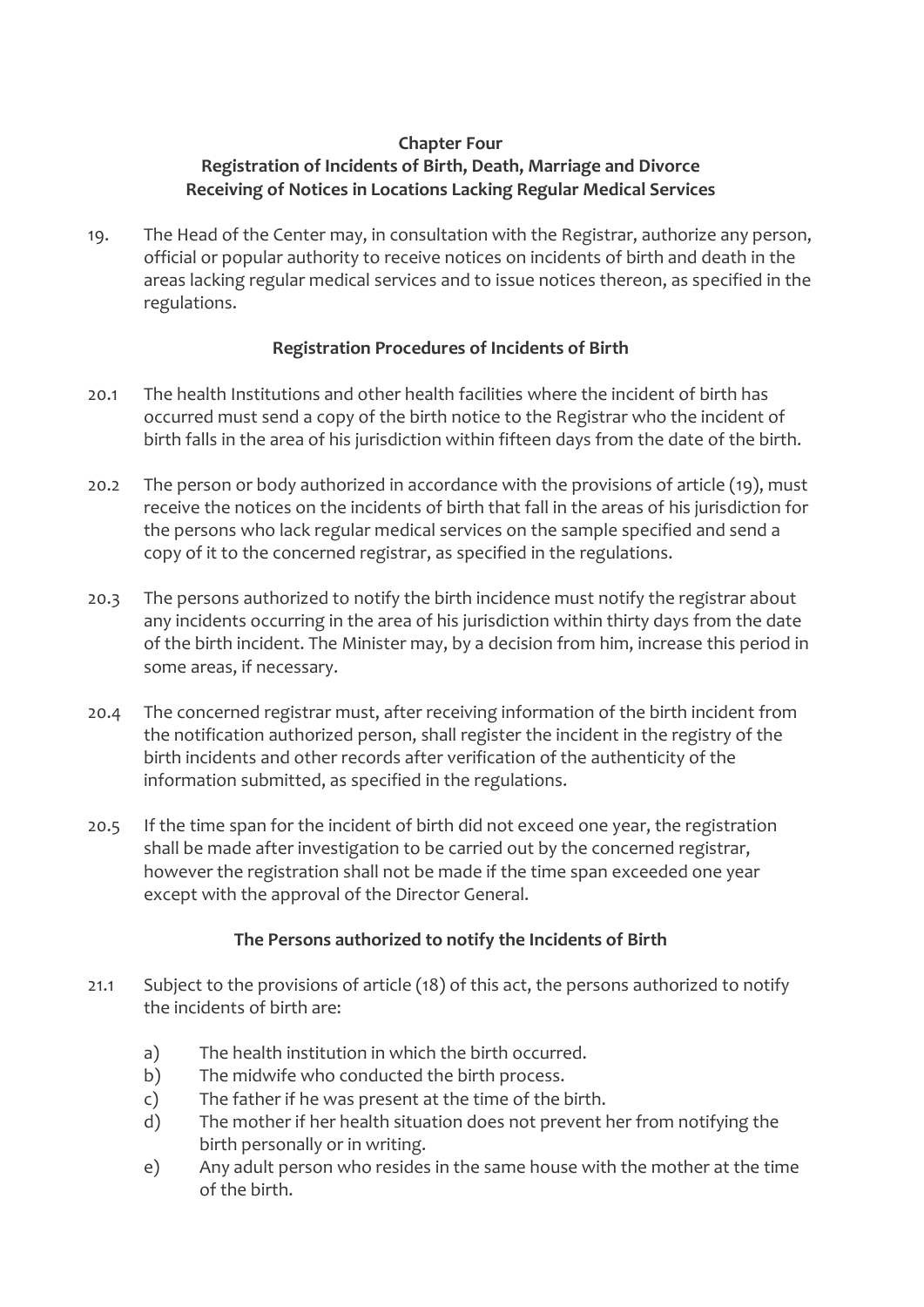- f) The person who the birth process has taken place in his house.
- 21.2 Every one of the persons mentioned in paragraphs b, c, d, e and f in item (1) will be responsible for the notification he/she made in accordance with the provisions of article (19) if the senior person(s) in the hierarchy are not present.

#### **Report of birth in certain circumstances**

- 22.1 If the birth occurred during a travel on board of a Sudanese ship or aircraft or during a Hajj or Omrah trip, the captain of the ship or aircraft or the head of the Hajj or Omrah mission must issue a notice on the birth incident, a copy of which shall be sent to the Director within thirty days from the date of the incident and the person incharge of notification shall inform the concerned registrar within fifteen days from the date of his return.
- 22.2 The Directors of the institutions in-charge of taking care of the children of unknown parents must notify the registrar the child was found in the area of his jurisdiction within seven days from the date the institution received the child.

## **Procedures of Registration of the incident of Death**

- 23.1 The health institutions and other health facilities where the incident of death occurred must send a copy of the notice of the death to the registrar the incident of death occurred in the area of his jurisdiction within seven days from the date of the death.
- 23.2 The person or entity authorized in accordance with the provisions of article (19), must receive notices of incidents of death that occur within the area of his jurisdiction in the locations lacking regular medical services on the specified sample and send a copy thereof to the concerned registrar, as specified in the regulations.
- 23.3 The persons authorized to report the death, must notify the concerned registrar about any death occurrence occurred within the area of his jurisdiction within thirty days from the date of the occurrence of the death. The Minister may, by a decision from him, increase this period in some areas, if necessary.
- 23.4 The registrar, after receipt of the notification of the incident of death from the authorized reporting person, must verify the authenticity of the information submitted in order to register the incident in the death registry and other records, as specified in the regulations.
- 23.5 If the time span of the incident of death is less that one year, the registration shall be made after investigation to be carried out by the concerned registrar, however the registration shall not be made if the time span exceeded one year except with the approval of the Director General.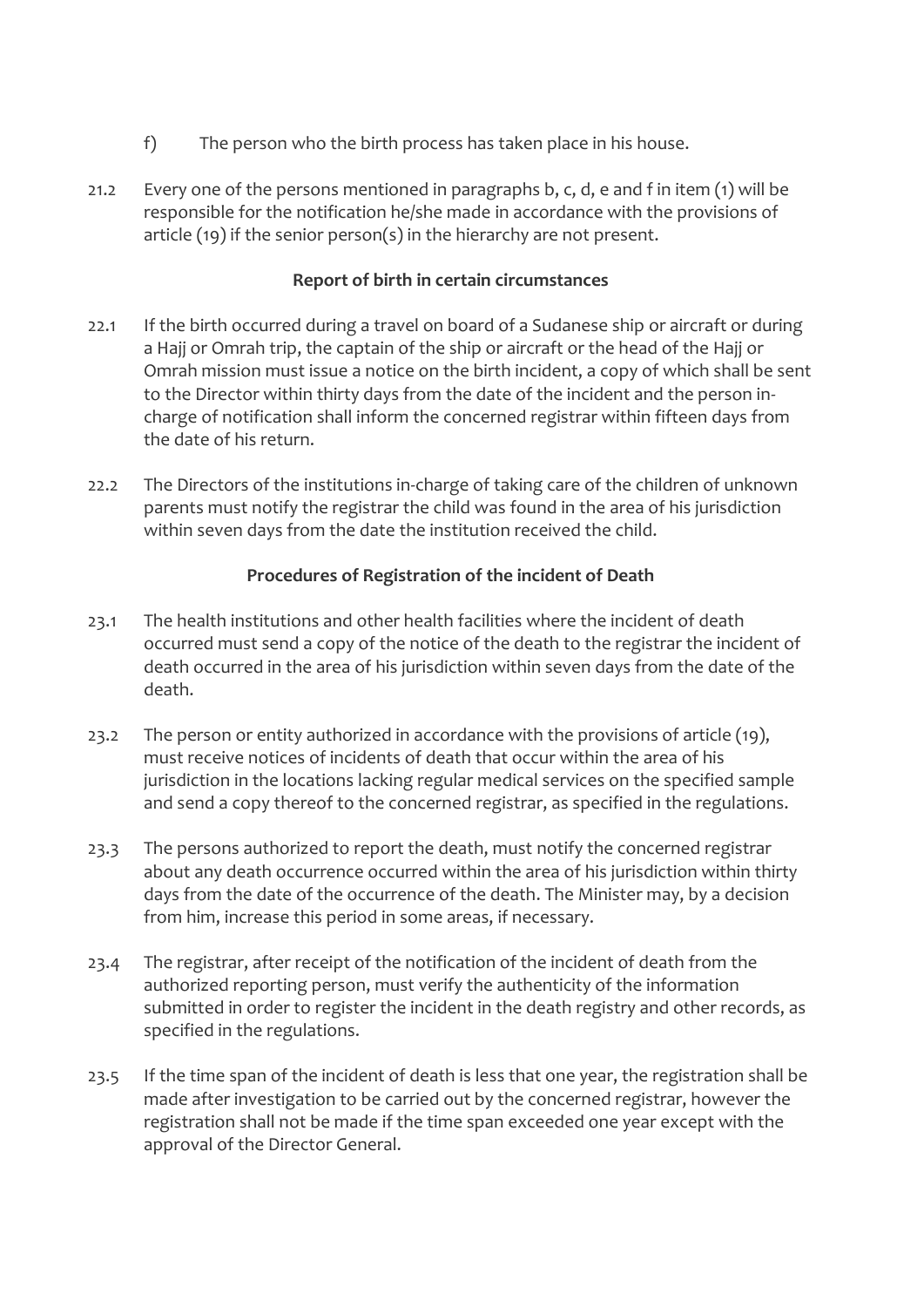## **The Persons authorized to notify the Incidents of Birth**

- 24.1 Subject to the provisions of article (18) of this act, the persons authorized to notify the incidents of death are:
	- a) The proprietor of the facility in which the death occurred or the manager thereof whether the facility is a factory, workshop, hotel, institute or any other location.
	- b) The father of the deceased or his sons, daughters, wives, brothers or sisters.
	- c) Any adult relative of the deceased who was present at the time of the death.
	- d) Any other adult living with the deceased in the house in which the death occurred.
	- e) The police officer who the death incident falls within the area of his jurisdiction.
- 24.2 Any one of the persons mentioned in item (1) will be responsible for the notification he/she made in accordance with the provisions of article (22) if the senior person(s) in the hierarchy are not present.

## **Report of death in certain circumstances**

- 25.1 If the death occurred during a travel on board of a Sudanese ship, aircraft or during a Hajj or Omrah trip, the captain of the ship or aircraft or the head of the Hajj or Omrah mission must issue a notice on the death incident, a copy of which shall be sent to the Director within thirty days from the date of the incident and the person in-charge of reporting shall inform the concerned registrar within fifteen days from the date of death or he became aware of it.
- 25.2 The Directors of the institutions in-charge of taking care of the children of unknown parents, in case the death of the child occurred within the area of his jurisdiction, must notify the registrar of the death within seven days from the date he became aware of it.
- 25.3 The entities legally authorized to execute the death penalty must send a copy of the notice of death to the concerned registrar within seven days.

## **Procedures of Registration of the incident of Marriage and Divorce**

26.1 The authority concerned with the attestation of marriage contracts or certificates of divorce and approval of marriage must send a copy of marriage contract or divorce to the registrar within thirty days from the date of the incident.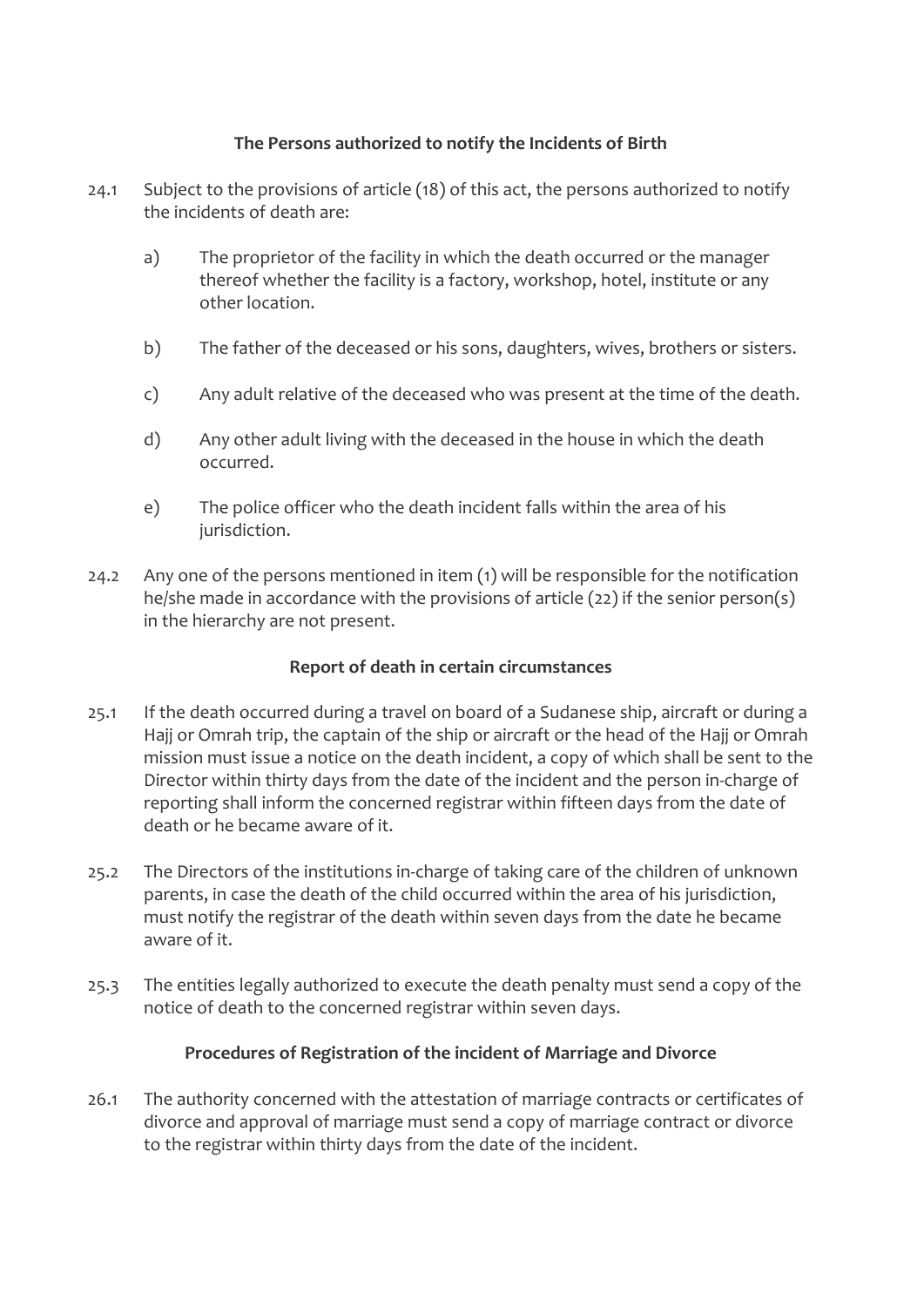- 26.2 The concerned registrar, after receipt of the notification of marriage or divorce, must approve the documents and register the incident in the incidents registry and other records, as specified in the regulations.
- 26.3 Notwithstanding the provisions of item (2), the concerned registrar may register the marriage or divorce incident after verifying the incidents, as specified in the regulations.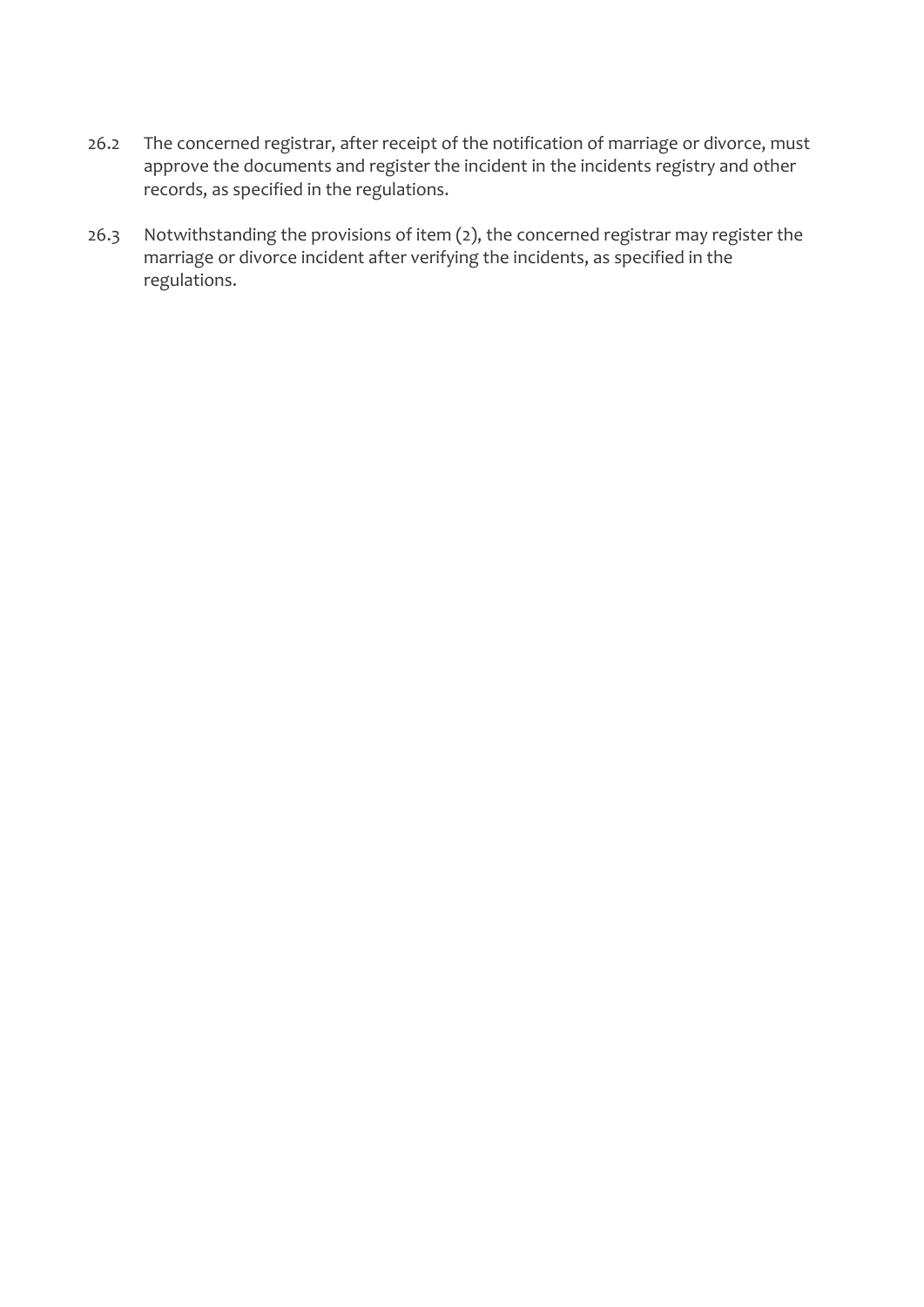## **Chapter Five Identification Documents Identity Card**

- 27.1 Every Sudanese who reached the age of sixteen must obtain an identity card, from the office of the Civil Registry in which area of jurisdiction he lives, after payment of the prescribed fee. Identity cards may be issued for those who are less than that age, if necessary.
- 27.2 The identity card issued in accordance with the provisions of item (1) shall be considered as official identification document for its bearer and no party may refrain from accepting thereof.
- 27.3 Any person who holds no valid identity card may not be recruited in the public, private or mixed sectors or the like.
- 27.4 Any person who holds an identity card must present such a card to any competent authority whenever he is requested so; however the party that receives the identity card for legal procedures must give the bearer a document indicating thereon.
- 27.5 If the identity card is lost, the bearer must notify the nearest police station thereon within one week from the date of loss.
- 27.6 The person, whose identity card has become damaged or expired, must apply to the competent authority to issue him a new identity card after payment of the prescribed fee within two months from the date of the spoilage or expiry.
- 27.7 It is not allowed to issue more than one identity card to any person.
- 27.8 Notwithstanding the provisions of any other law, after obtaining the identity card and registration certificates, the citizenship certificate shall be cancelled and replaced with the identity card.
- 27.9 The regulations shall specify the form of the identity card, the information contained therein, its period of validity, fees and the procedures for the issuance and renewal.

## **Civil Registration Certificates**

- 28.1 Every person must register himself and all the members of his family in the civil registration center that falls in the area of jurisdiction in which he permanent lives, within the declared period and obtain the civil registration certificate.
- 28.2 Every husband must register his family in the registration center in the area of jurisdiction he lives and obtain a civil registration certificate, as the case may be, within ninety days from the date of marriage.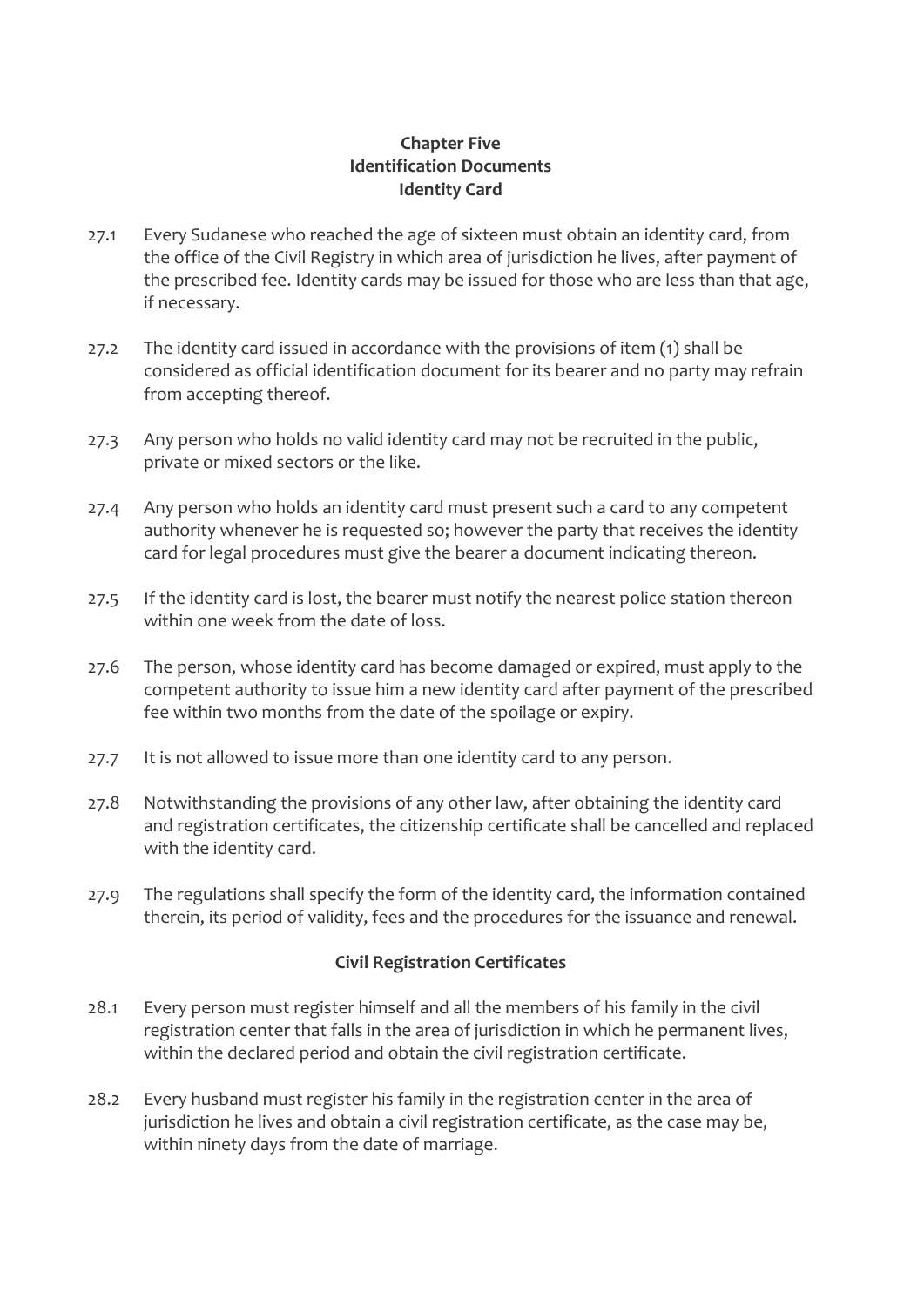- 28.3 Every paterfamilias, whose data of his family has changed, must submit an application to the civil registration center in the area of its jurisdiction within fifteen days from the date of occurrence of the changes in order to obtain a civil registration certificate that reflects the changes.
- 28.4 Subject to the provisions of items (2) and (3), the civil registration certificate which is pending addition or deletion shall not be used for all the transactions before effecting the required amendment.
- 28.5 The regulations shall specify the specimen of the civil registration certificates, its types, the data it contains and the procedures of issuance and methods of delivery.
- 28.6 The civil registration certificate may be issued to the person without fee.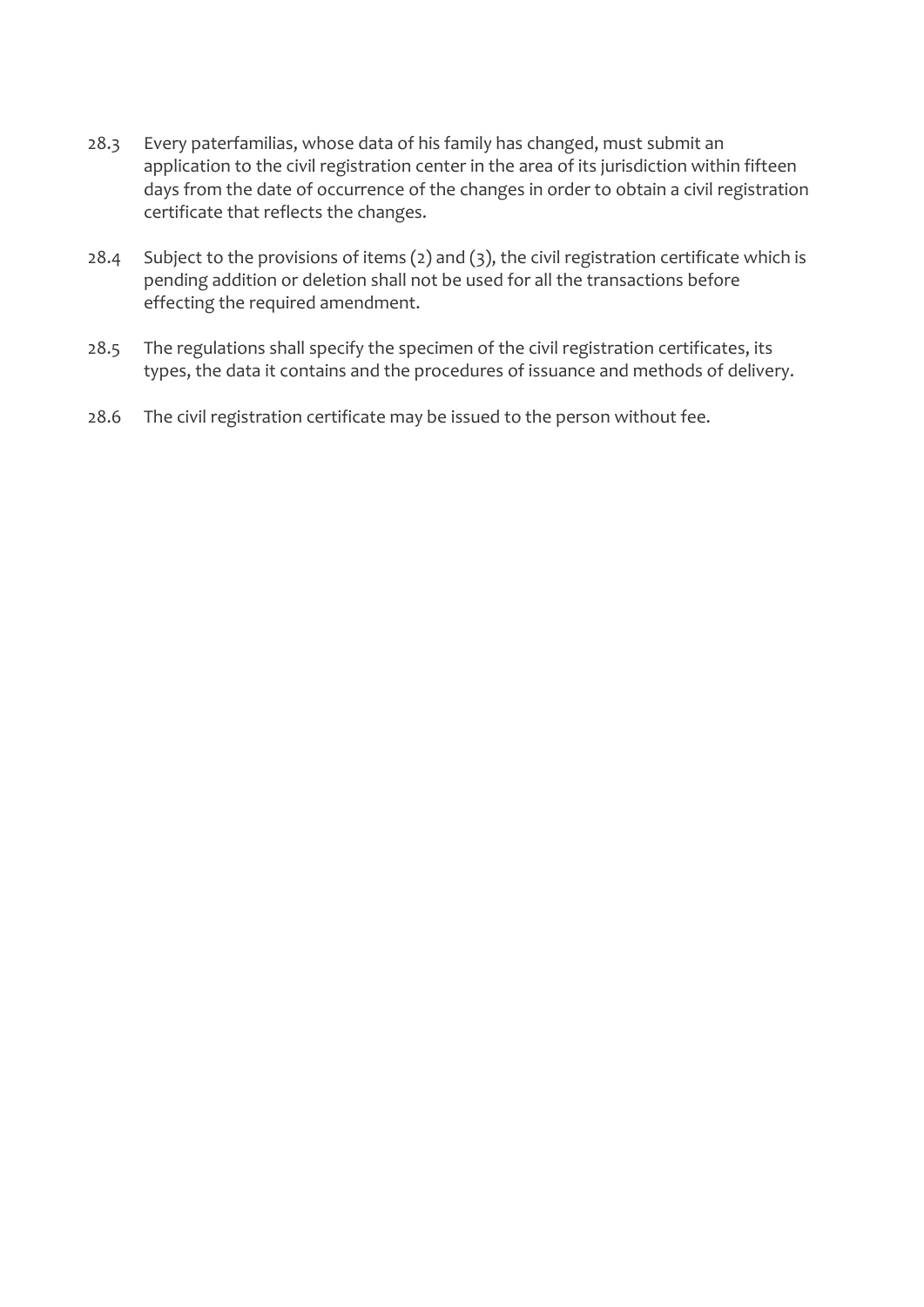## **Chapter Six General Provisions**

## **Registration of the National Number**

- 29.1 The General Administration shall issue the national number to all the Sudanese nationals registered in the Civil Registry.
- 29.2 Without prejudice to the generality of the aforesaid, the Sudanese Diplomatic Missions abroad shall, in coordination with the concerned authorities, issue the national number to the Sudanese nationals residing abroad.
- 29.3 The national number consists of (11) digits and is characterized by the following:
	- a) It is unique so as not to be issued to more than one person even if that person died.
	- b) The national number of the citizen is not subject to change even if his information changed.
- 29.4 All the official entities must write the name of the person coupled with his national number in all the official documents.

## **Correction of the Registration**

- 30.1 No correction or amendment shall be made in the civil registry except by a final ruling from the competent court that the original registration falls in the area of its jurisdiction.
- 30.2 Notwithstanding the provisions of item (1), correction, addition or deletion may be effected in the information with regard to the formal errors or names based on documents, investigations or legal attestations from the court that the original registration falls in the area of its jurisdiction.
- 30.3 The administration of the registration shall be part in all the cases with regard to corrections in the civil registry and registration of incidents.

## **Deed of Registration and Identification Documents**

- 31.1 Any registration in the civil records shall be evidence for the all till the contrary is proved as invalid or false.
- 31.2 All the identification documents shall have the strength of evidence with regard to all the information registered therein and must be accepted by all the official parties.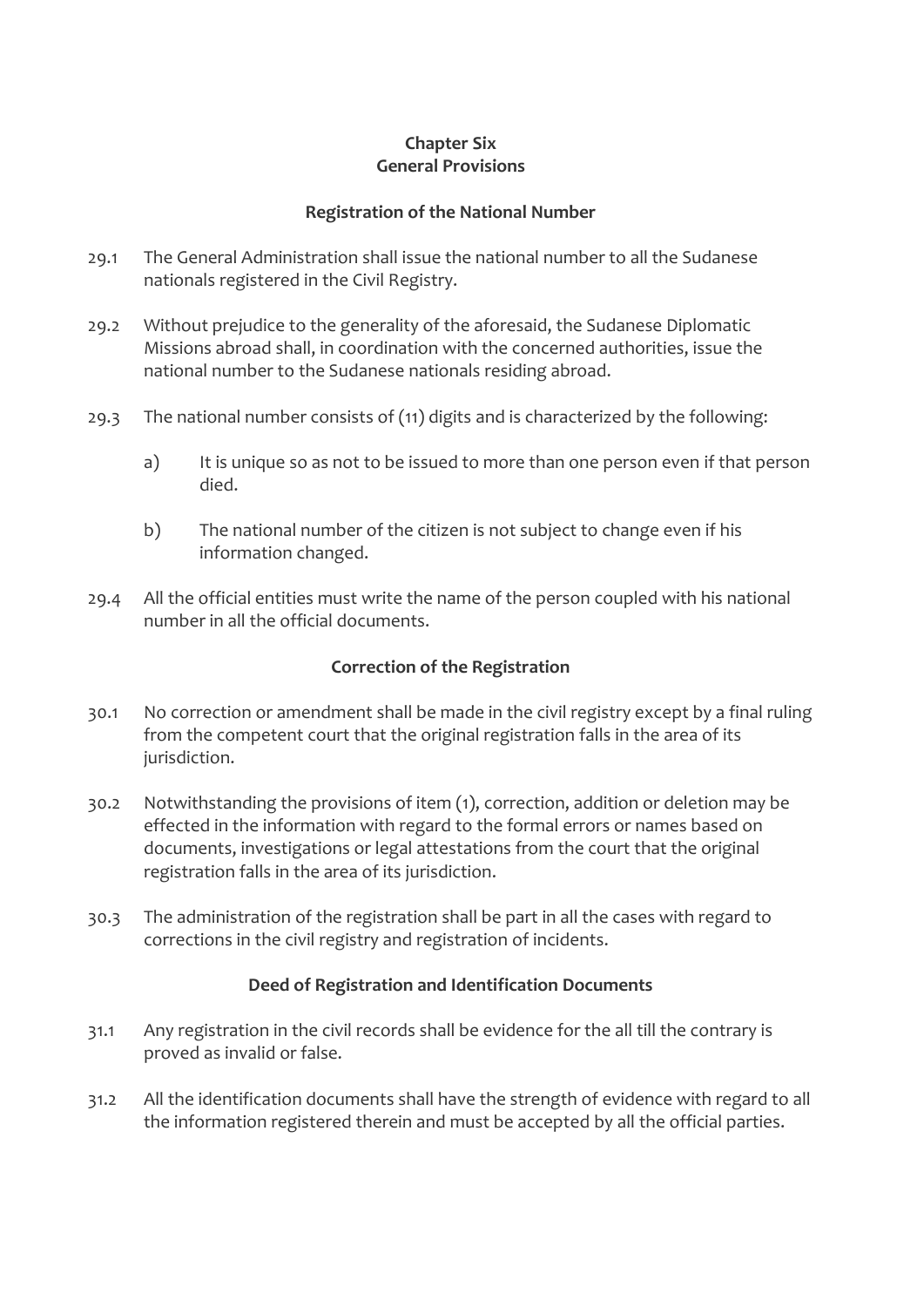31.3 All the official parties and others must not accept any identification documents or any certificates issued by the Civil Registry only after having authenticated from the competent department in the Civil Registry.

## **Responsibility of the Staff of the Civil Registry**

- 32.1 All staff in the Civil Registry, each in the area of his jurisdiction, shall be responsible for any falsification in or misuse of the records that are in his custody.
- 32.2 No staff in the Civil Registry is allowed to disclose any information or any issues of confidential nature or based on any order or he is not allowed to make any statement thereon during the period of his service or thereafter except by legal procedures or judicial order issued from a competent party.

#### **Summons**

33 The Director or his authorized representative, in order to carry out his duties under this act, may authorize any person to attend or give any information under oath or present any documents with regard to an incident of civil status being presented before him.

## **Application of the Law on the Alien**

- 34.1 Subject to the provisions of article (27), provisions of this act shall be applied on any alien person residing in the Sudan.
- 34.2 A special card shall be issued for the aliens residing in the Sudan t o be called "alien's identity card" to include the alien's number, as specified in the regulations.

## **Retaining of the National and Alien Number**

35. Notwithstanding any contrary provision in this act and for the purposes of the civil registry, any Sudanese national who has acquired the citizenship of another country or any alien who has acquired the Sudanese citizenship along with the national or alien number must retaining them.

## **Crimes and Punishments**

- 26.1 Anyone who has accessed or tried to access or facilitated access to the civil registry information system without permission shall be punished with imprisonment for a period not exceeding seven years or by fine or with both if he has done so for the following purpose:
	- a) Access the Civil Registry Information System or made a copy thereof.
	- b) Amend the information in the system by canceling, updating or causing damage therein.